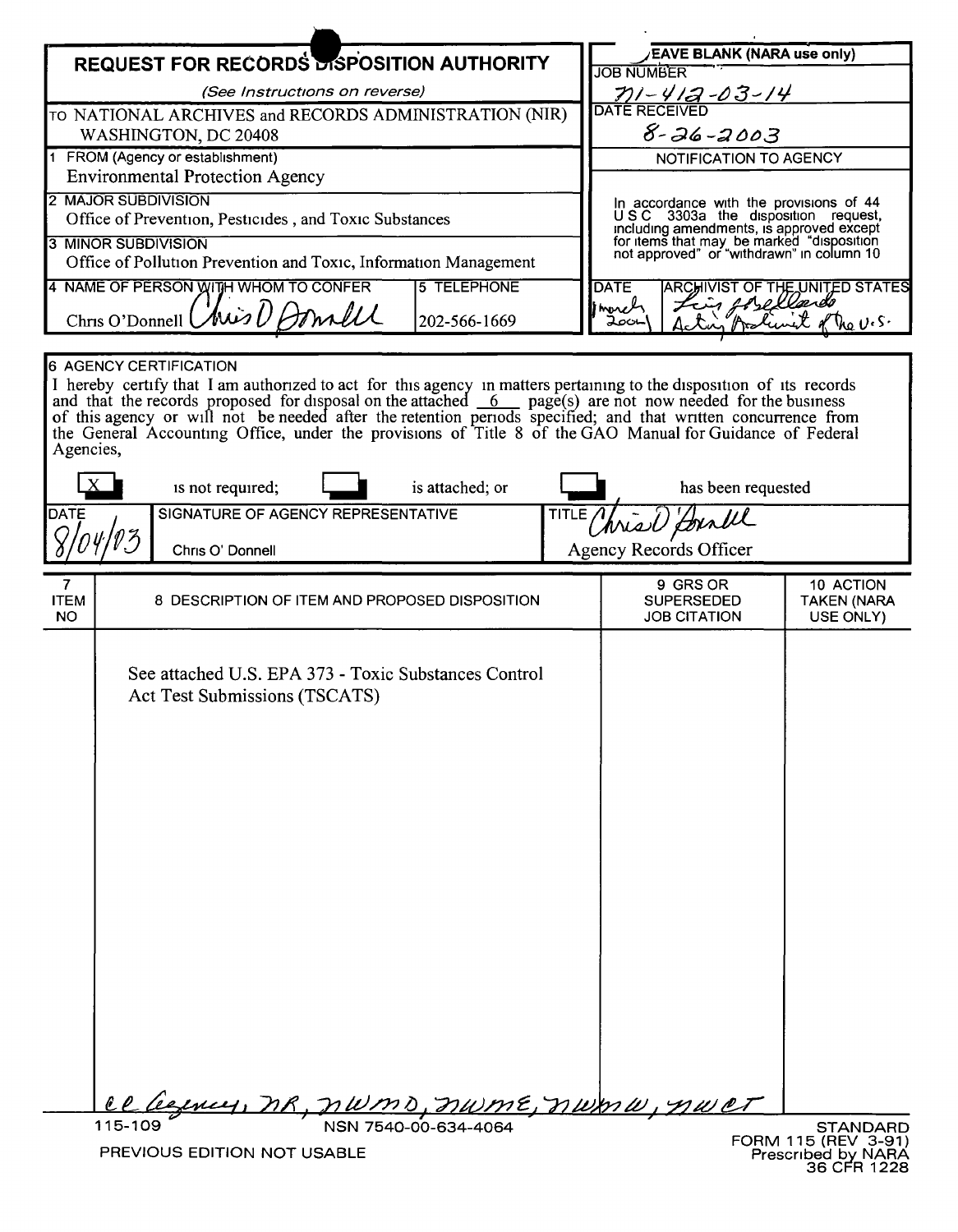# **EPA Records Schedule 373**

Status: Final, *10/3112009*

Title: Toxic Substances Control Act Test Submissions (TSCATS)

Program: Toxic Substances

Applicability: Agency-wide

Function: 108-025-06-02 - Manage Toxic Substances

## NARA Disposal Authority:

This schedule authorizes the disposition of the record copy m any media (media neutral), excluding any records already in electronic form. Records designated for permanent retention must be transferred to the National Archives in accordance with NARA standards at the time of transfer.

•  $N1-412-03-14$ 

# Description:

The Toxic Substances Control Act Test Submissions (TSCATS) system is an electronic index to nonconfidential, unpubhshed studies on chemical testmg and adverse effects of chemicals on health and the environment. TSCATS was developed to make chemical testmg studies available to the pubhc, and includes chemical exposure studies, epidemiology, environmental fate, monitonng, episodic incidents, such as spills and case reports. The studies on unique chemical substances are submitted by U.S. industry under the Toxic Substances Control Act, section 4, chemical testmg; section 8d, health and safety studies; section 8e, notices of substantial risk; and voluntarily submitted data on potentially hazardous chemicals

The studies are scheduled separately Full-text documents of the studies are on microfiche are available from the National Technical Information Service,

#### Disposition Instructions:

Item a: Electronic software system

This item is to be used only by the Office of Prevention, Pesticides and Toxic Substances, Office of Pollution Prevention and Toxics, Information Management Division at Headquarters.

- • Disposable
- Destroy when no longer needed to ensure access to, and use of, the electronic records throughout the authorized retention penod.

## Item b: Input

• Varies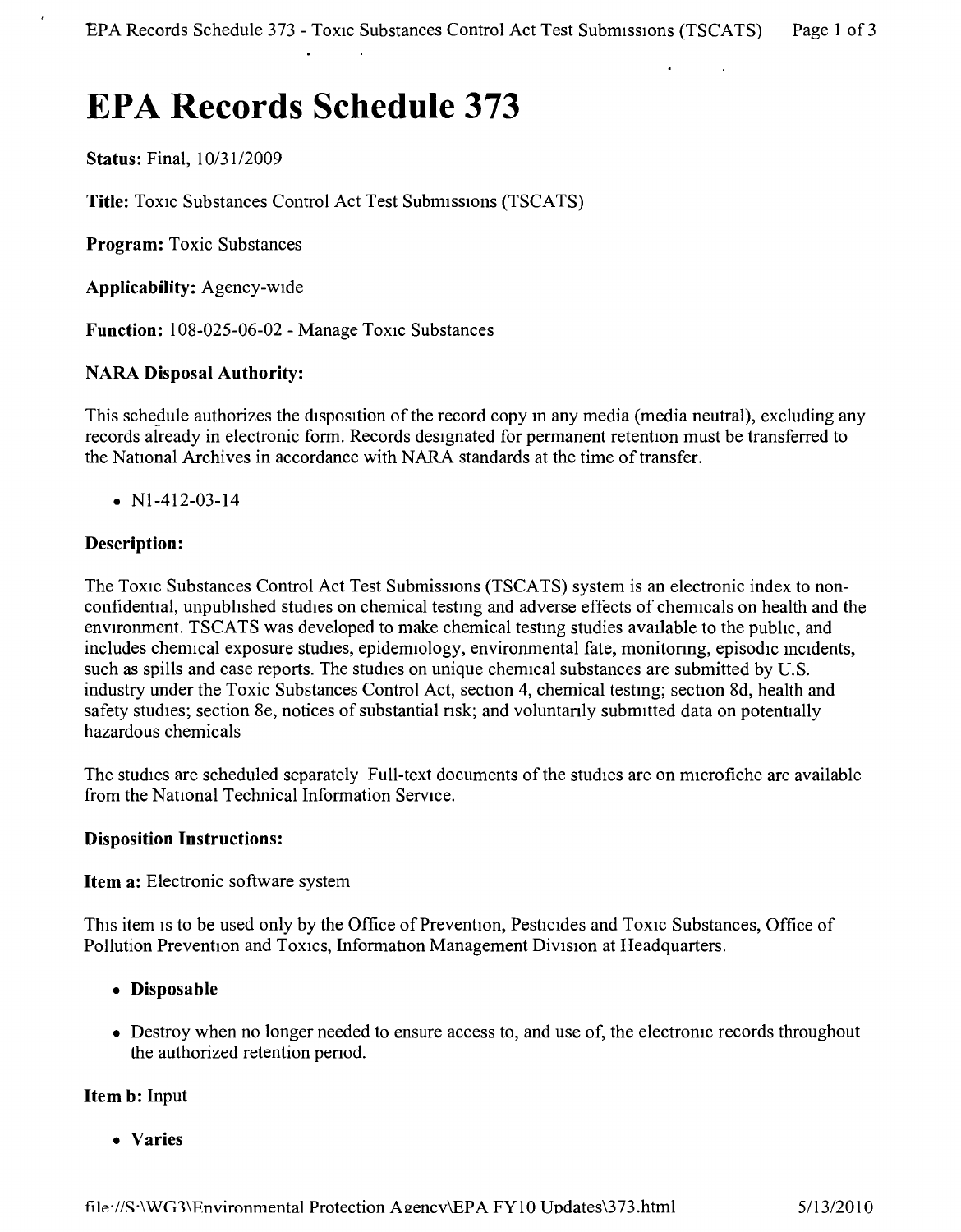• Follow instructions for EPA 171.

 $\mathbf{r}$ 

 $\sim 10^{11}$ 

#### Item c: Electronic data

This Item is to be used only by the Office of Prevention, Pesticides and Toxic Substances, Office of Pollution Prevention and TOXICS,Information Management Division at Headquarters

- • Permanent
- Transfer data annually to the National Archives, as specified in 36 CFR 1235.44-1235 50 or standards applicable at the time.

#### Item d: Output and reports

- • Varies
- File with related records and follow instructions for the related records.

#### Item e: System documentation

This item is to be used only by the Office of Prevention, Pesticides and Toxic Substances, Office of Pollution Prevention and Toxics, Information Management Division at Headquarters.

- • Permanent
- Transfer those records necessary to document how the system captures, manipulates, and outputs data to the National Archives, as specified In 36 CFR 1235.44-1235.50 or standards applicable at the time. Documentation is transferred with the electronic data (item c).

#### Guidance:

Index data or input is from the following senes:

- EPA 262 TSCA Section 4 Chemical Test Program Results
- EPA 372 TSCA Section 8 Information and Reporting Files

The 8(e) Trage database, last updated September 1997, was integrated into TSCATS in 2001.

#### Reasons for Disposition:

The followmg changes were made in the *04/3012008* version:

- Revised disposition instructions for items a and b.
- Added applicability to disposition items a, c and e.
- Revised title of disposition item e.

Data in this system are pertment to the chemical risk assessment and hazard evaluation process and is available to the pubhc through NTIS and onlme through the National LIbrary of Medicine. The data are used by federal and state agencies, researchers, toxicologists, nsk assessors, the regulated mdustry, attorneys, trade and professional associations. As of July, 2000, there were 106,063 studies on 8,304